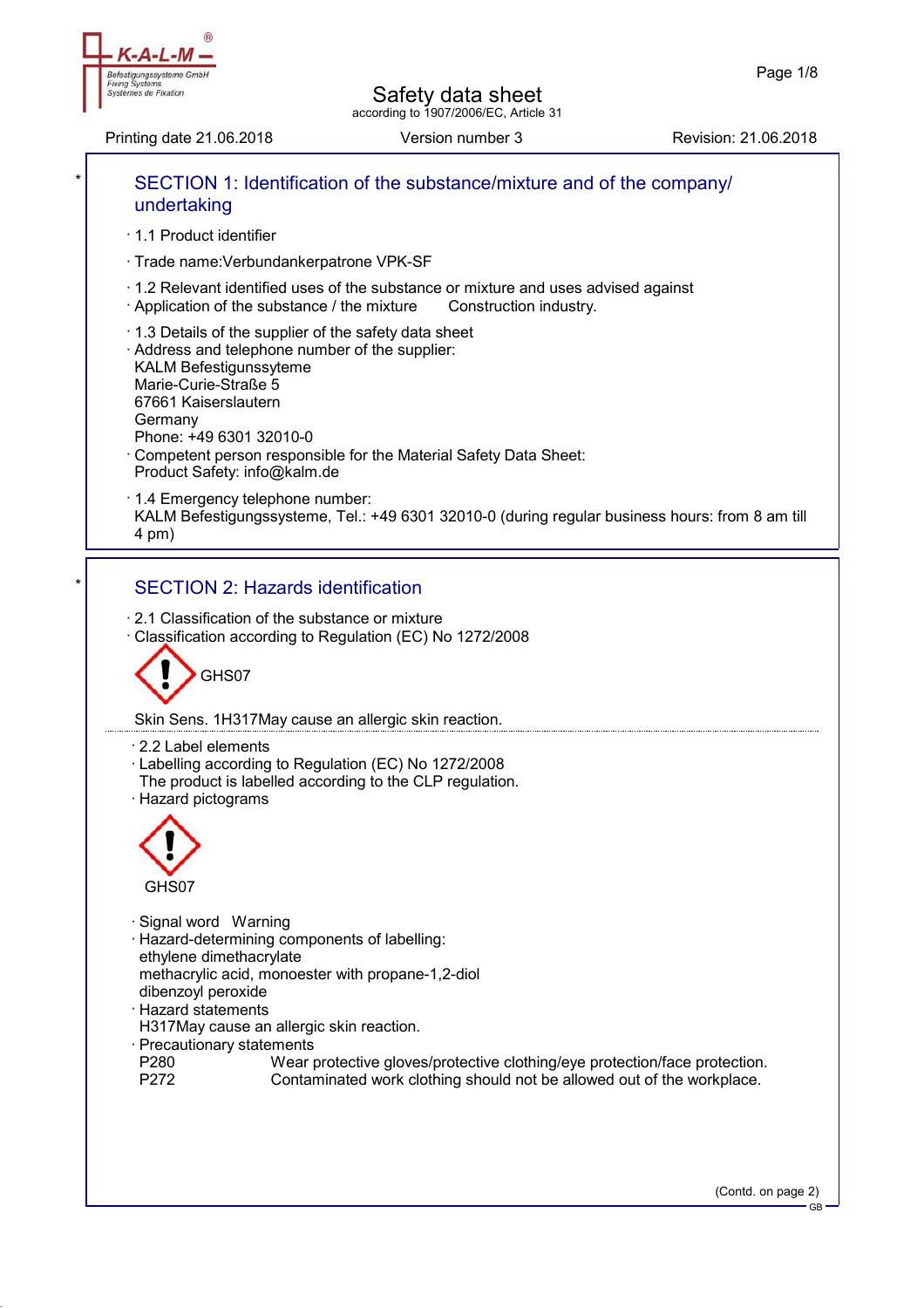

Printing date 21.06.2018 **Version number 3** Revision: 21.06.2018

Trade name:Verbundankerpatrone VPK-SF

|           | (Contd. of page 1)                                                                         |
|-----------|--------------------------------------------------------------------------------------------|
| P302+P352 | IF ON SKIN: Wash with plenty of water.                                                     |
|           | P305+P351+P338 IF IN EYES: Rinse cautiously with water for several minutes. Remove contact |
|           | lenses, if present and easy to do. Continue rinsing.                                       |
| P333+P313 | If skin irritation or rash occurs: Get medical advice/attention.                           |
| P362+P364 | Take off contaminated clothing and wash it before reuse.                                   |
|           |                                                                                            |

· 2.3 Other hazards Other hazards have not been identified for this product.

# SECTION 3: Composition/information on ingredients

· 3.2 mixtures

· Description: Mixture consisting of the below mentioned chemicals and harmless additives

· Dangerous components: CAS: 97-90-5 EINECS: 202-617-2 Index number: 607-114-00-5 ethylene dimethacrylate  $\bigcirc$  Skin Sens. 1, H317; STOT SE 3, H335 5 - 10% CAS: 27813-02-1 EINECS: 248-666-3 Index number: 607-125-00-5 methacrylic acid, monoester with propane-1,2-diol  $\heartsuit$  Eye Irrit. 2, H319; Skin Sens. 1, H317  $2.5 - 10%$ CAS: 94-36-0 EINECS: 202-327-6 Index number: 617-008-00-0 dibenzoyl peroxide **◆◆ Org. Perox. B, H241; ◆ Eye Irrit. 2, H319; Skin** Sens. 1, H317  $< 2.5%$ CAS: 872-50-4 EINECS: 212-828-1 Index number: 606-021-00-7 N-methyl-2-pyrrolidone  $\diamondsuit$  Repr. 1B, H360;  $\diamondsuit$  Skin Irrit. 2, H315; Eye Irrit. 2, H319; STOT SE 3, H335  $0.1 - 1%$ · SVHC 872-50-4N-methyl-2-pyrrolidone · Additional information For the wording of the listed risk/hazard phrases refer to section 16.

#### SECTION 4: First aid measures

- · 4.1 Description of first aid measures
- · General information Personal protection for the First Aider.
- · After inhalation Supply fresh air; consult doctor in case of symptoms.
- · After skin contact

Remove contaminated clothing immediately.

IF ON SKIN: Wash with plenty of soap and water.

If skin irritation or rash occurs: Get medical advice/attention.

· After eye contact

IF IN EYES: Rinse cautiously with water for several minutes. Remove contact lenses, if present and easy to do. Continue rinsing.

- · After swallowing IF SWALLOWED: rinse mouth. Do NOT induce vomiting. Call a doctor immediately.
- $\cdot$  4.2 Most important symptoms and effects, both acute and delayed Allergic skin reactions.
- · 4.3 Indication of any immediate medical attention and special treatment needed No further relevant information available.

(Contd. on page 3)

GB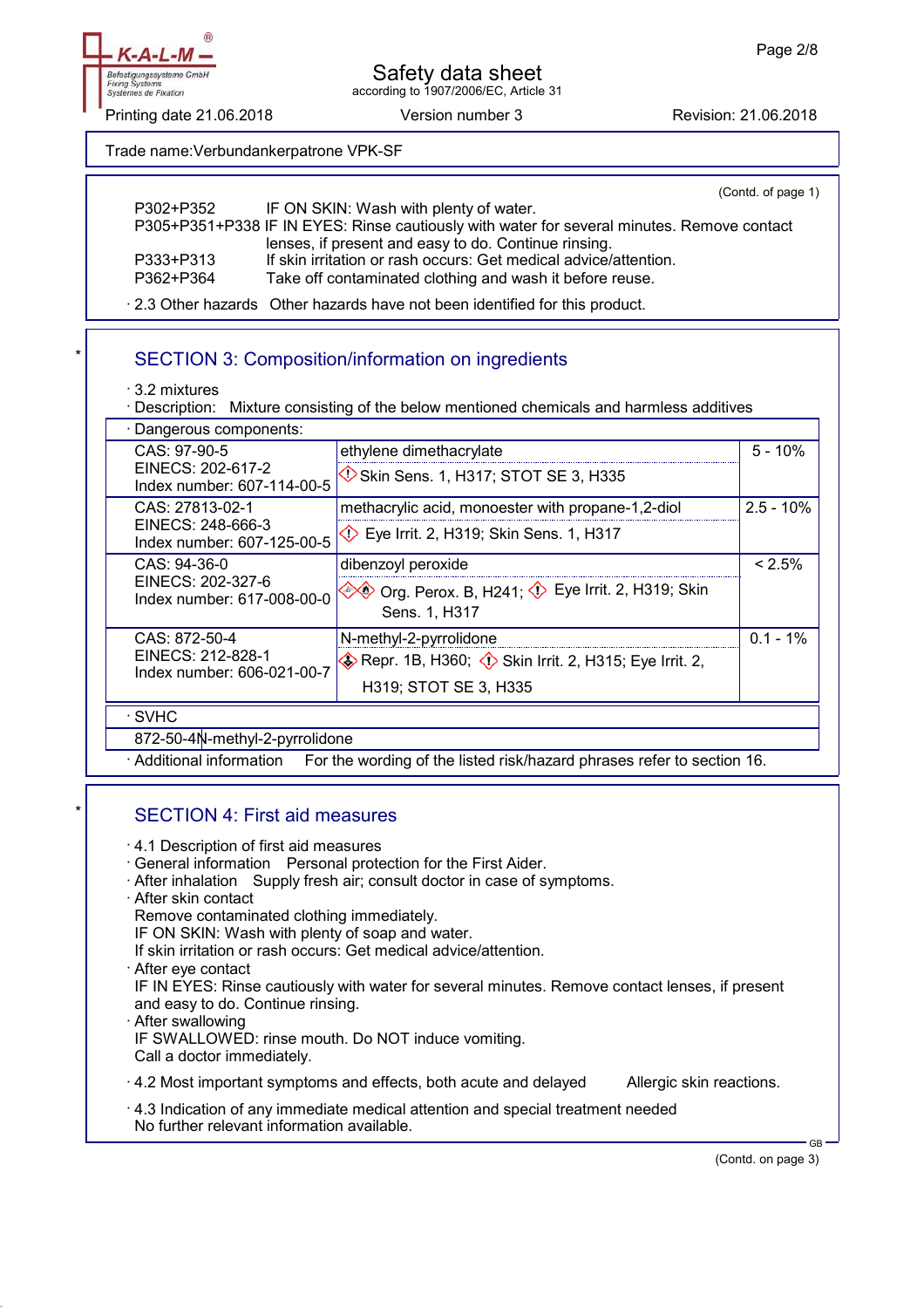Befestigungssysteme GmbH **Fixing Syste** Systèmes de Fixation

#### Safety data sheet according to 1907/2006/EC, Article 31

Printing date 21.06.2018 **Version number 3** Revision: 21.06.2018

Trade name:Verbundankerpatrone VPK-SF

(Contd. of page 2)

#### SECTION 5: Firefighting measures

- · 5.1 Extinguishing media
- · Suitable extinguishing agents Water spray jet, extinguishing powder, CO2, foam.
- · Unsuitable extinguishing agents for reasons of safety: None
- · 5.2 Special hazards arising from the substance or mixture
- In case of fire, toxic incineration products may be released such as: Carbon monoxide (CO)
- Nitrogen oxides (NOx)

Under certain fire conditions, e.g. lack of oxygen, the formation of traces of toxic gases must be expected.

· 5.3 Advice for firefighters

· Protective equipment: Wear self-contained breathing apparatus.

#### SECTION 6: Accidental release measures

· 6.1 Personal precautions, protective equipment and emergency procedures Wear protective clothing (see item 8). Keep unprotected persons away.

· 6.2 Environmental precautions: Do not allow product to reach water courses or sewage system.

· 6.3 Methods and material for containment and cleaning up: Collect mechanically.

 $\cdot$  6.4 Reference to other sections None.

## SECTION 7: Handling and storage

 $\cdot$  7.1 Precautions for safe handling Ensure good exhaust ventilation at the workplace.

- · Information about protection against explosion and fire: No special measures required.
- · 7.2 Conditions for safe storage, including any incompatibilities
- · Storage
- · Requirements to be met by storerooms and containers: Store in cool location.
- · Information about storage in a common storage facility: None
- · Further information about storage conditions: None
- · Maximum storage temperature: 25 °C.
- · Minimum storage temperature: 5 °C
- · Sensitivity against UV-radiation and heat: Protect from heat and direct sunlight. · Storage class: 10

 $\cdot$  7.3 Specific end use(s) No further relevant information available.

## SECTION 8: Exposure controls/personal protection

| 8.1 Control parameters                                                                                                         |  |                    |
|--------------------------------------------------------------------------------------------------------------------------------|--|--------------------|
| Components with critical values that require monitoring at the workplace:                                                      |  |                    |
| 872-50-4N-methyl-2-pyrrolidone $(< 2.5\%)$                                                                                     |  |                    |
| Short-term value: 80 mg/m <sup>3</sup> , 20 ppm<br>WEL (Great Britain)<br>Long-term value: 40 mg/m <sup>3</sup> , 10 ppm<br>Sk |  |                    |
|                                                                                                                                |  | (Contd. on page 4) |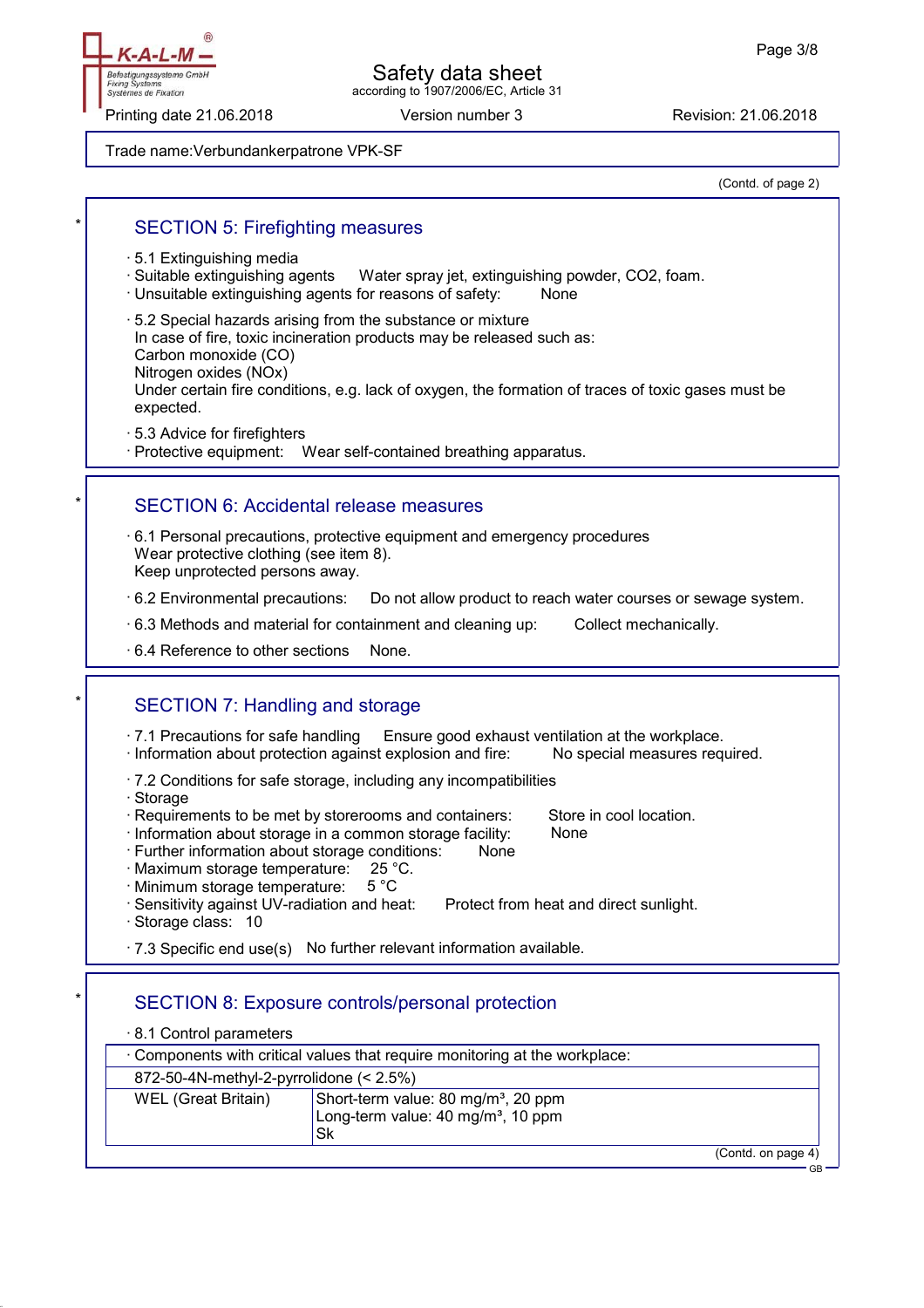

Printing date 21.06.2018 Version number 3 Revision: 21.06.2018

Trade name:Verbundankerpatrone VPK-SF

|                                                                                                                                                                                                                                                                                                                          |                                                                                                                                                                                                                                                                                                                                                                                                                                                                         | (Contd. of page 3) |
|--------------------------------------------------------------------------------------------------------------------------------------------------------------------------------------------------------------------------------------------------------------------------------------------------------------------------|-------------------------------------------------------------------------------------------------------------------------------------------------------------------------------------------------------------------------------------------------------------------------------------------------------------------------------------------------------------------------------------------------------------------------------------------------------------------------|--------------------|
| IOELV (European Union)                                                                                                                                                                                                                                                                                                   | Short-term value: 80 mg/m <sup>3</sup> , 20 ppm<br>Long-term value: 40 mg/m <sup>3</sup> , 10 ppm<br><b>Skin</b>                                                                                                                                                                                                                                                                                                                                                        |                    |
| · Additional information:                                                                                                                                                                                                                                                                                                | Information valid at the time of review of safety data sheet.                                                                                                                                                                                                                                                                                                                                                                                                           |                    |
| 8.2 Exposure controls<br>· Personal protective equipment<br>· General protective and hygienic measures:<br>Use skin cream for skin protection.<br>Avoid contact with the eyes and the skin.<br>Do not eat, drink or smoke at work.<br>Avoid eye and skin contact.<br>· Respiratory protection:<br>· Protection of hands: | Wash hands during work breaks and at the end of the shift.<br>Not required                                                                                                                                                                                                                                                                                                                                                                                              |                    |
|                                                                                                                                                                                                                                                                                                                          | Chemical protective gloves according to DIN EN 374 with CE-labelling.                                                                                                                                                                                                                                                                                                                                                                                                   |                    |
| · Material of gloves: Nitrile rubber, NBR<br>· Penetration time of glove material:<br>Eye protection:                                                                                                                                                                                                                    | Avoid direct contact with the chemical/ the product/ the preparation by organisational measures.<br>Do not wear protective gloves longer than necessary.<br>After use of gloves apply skin-cleaning agents and skin cosmetics.<br>Thickness: 0.4 mm; break-through time: 480 min; material: Nitrile; permeation: level 6<br>· Gloves made of the following materials are not suitable:<br>Gloves for mechanical protection do not provide protection against chemicals. |                    |
|                                                                                                                                                                                                                                                                                                                          | Hoder/temple spectacles with side protection. (EN 166).                                                                                                                                                                                                                                                                                                                                                                                                                 |                    |
| Body protection:                                                                                                                                                                                                                                                                                                         |                                                                                                                                                                                                                                                                                                                                                                                                                                                                         |                    |
| Protective clothing.                                                                                                                                                                                                                                                                                                     |                                                                                                                                                                                                                                                                                                                                                                                                                                                                         |                    |
| Risk management measures<br>The operators shall be instructed adequately.                                                                                                                                                                                                                                                | The workplace shall be inspected regularly by competent personnel e.g. the safety representative.                                                                                                                                                                                                                                                                                                                                                                       |                    |
|                                                                                                                                                                                                                                                                                                                          | <b>SECTION 9: Physical and chemical properties</b>                                                                                                                                                                                                                                                                                                                                                                                                                      |                    |
| · General Information<br>· Appearance:                                                                                                                                                                                                                                                                                   | . 9.1 Information on basic physical and chemical properties                                                                                                                                                                                                                                                                                                                                                                                                             |                    |
| hardener.                                                                                                                                                                                                                                                                                                                | The Chemical Anchor capsule consists of a resin mixture and a small tube filled with                                                                                                                                                                                                                                                                                                                                                                                    |                    |
| Form:                                                                                                                                                                                                                                                                                                                    | Liquid<br>Chunks                                                                                                                                                                                                                                                                                                                                                                                                                                                        |                    |
|                                                                                                                                                                                                                                                                                                                          |                                                                                                                                                                                                                                                                                                                                                                                                                                                                         | (Contd. on page 5) |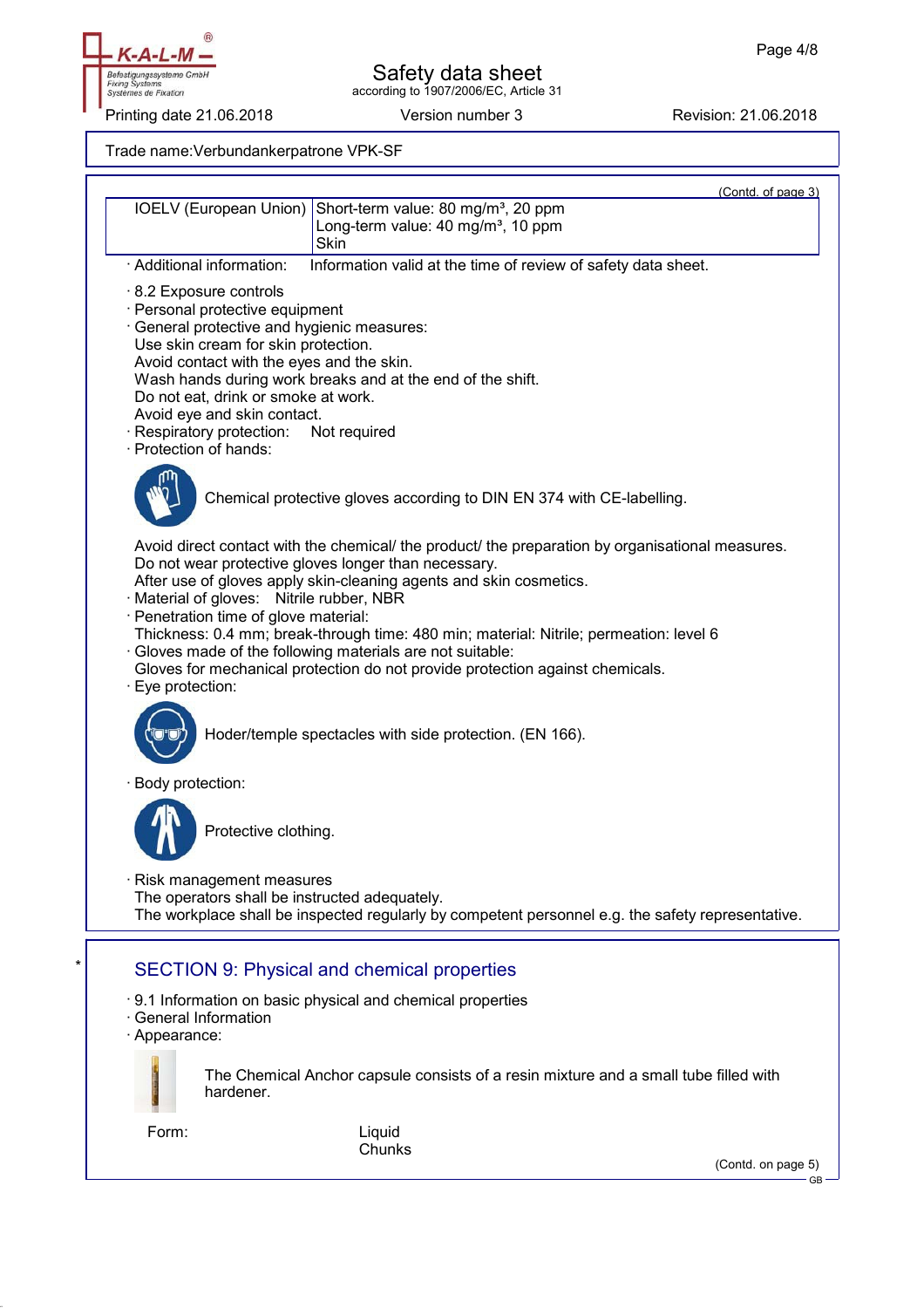Befestigungssysteme GmbH **Fixing Syster** Systèmes de Fixation

Printing date 21.06.2018 **Version number 3** Revision: 21.06.2018

#### Trade name:Verbundankerpatrone VPK-SF

|                                                                                                                                                                                                           |                                                                                                                                                                                 | (Contd. of page 4) |
|-----------------------------------------------------------------------------------------------------------------------------------------------------------------------------------------------------------|---------------------------------------------------------------------------------------------------------------------------------------------------------------------------------|--------------------|
| · Colour:                                                                                                                                                                                                 | yellowish<br>Grey                                                                                                                                                               |                    |
| · Odour:<br>· Odour threshold:                                                                                                                                                                            | Ester-like<br>Not determined.                                                                                                                                                   |                    |
| · pH-value:                                                                                                                                                                                               | Not determined.                                                                                                                                                                 |                    |
| $\cdot$ Change in condition<br>Melting point/Melting range:<br>Boiling point/Boiling range:<br>· Flash point:                                                                                             | Not applicable.<br>240 °C<br>110 °C                                                                                                                                             |                    |
| · Flammability (solid, gaseous)                                                                                                                                                                           | Not applicable.                                                                                                                                                                 |                    |
| · Ignition temperature:                                                                                                                                                                                   | 355 °C                                                                                                                                                                          |                    |
| · Decomposition temperature:<br>· Self-inflammability:<br>· Danger of explosion:<br>Vapour pressure at 20 °C:<br>⋅ Density at 20 °C<br>· Evaporation rate<br>· Solubility in / Miscibility with<br>Water: | 55 °C (SADT)<br>Product is not self-igniting.<br>Product is not explosive.<br>$0.1$ hPa<br>1.1-1.2 $g/cm3$ (Harz/Härter)<br>Not applicable.<br>Not miscible or difficult to mix |                    |
| ⋅ 9.2 Other information                                                                                                                                                                                   | No further relevant information available.                                                                                                                                      |                    |

## SECTION 10: Stability and reactivity

· 10.1 Reactivity

Up to now, no dangers resulting from a reactivity of the mixture have been identified.

- · 10.2 Chemical stability
- · Conditions to be avoided: Before handling, the product should not be diluted or mixed with other chemicals, in order to avoid

any negative influences on the ingredient(s).

· 10.3 Possibility of hazardous reactions No dangerous reactions known.

 $\cdot$  10.4 Conditions to avoid No further relevant information available.

· 10.5 Incompatible materials: No further relevant information available.

· 10.6 Hazardous decomposition products:

None, if storage and handling is done according to specification.

## SECTION 11: Toxicological information

- · 11.1 Information on toxicological effects
- · Acute toxicity:

| . LD/LC50 values that are relevant for classification:                                                                           |                |                             |
|----------------------------------------------------------------------------------------------------------------------------------|----------------|-----------------------------|
| Oral                                                                                                                             | ATE mix        | $>$ 5000 mg/kg (calculated) |
| Dermal                                                                                                                           | <b>ATE</b> mix | $>$ 5000 mg/kg (calculated) |
| Inhalation $ ATE \text{ mix vapour}  > 5 \text{ mg/l}$ (calculated)                                                              |                |                             |
| · Evaluation:<br>Based on the available data the classification criteria for hazard classes acute toxicity are not<br>fulfilled. |                |                             |

(Contd. on page 6)

GB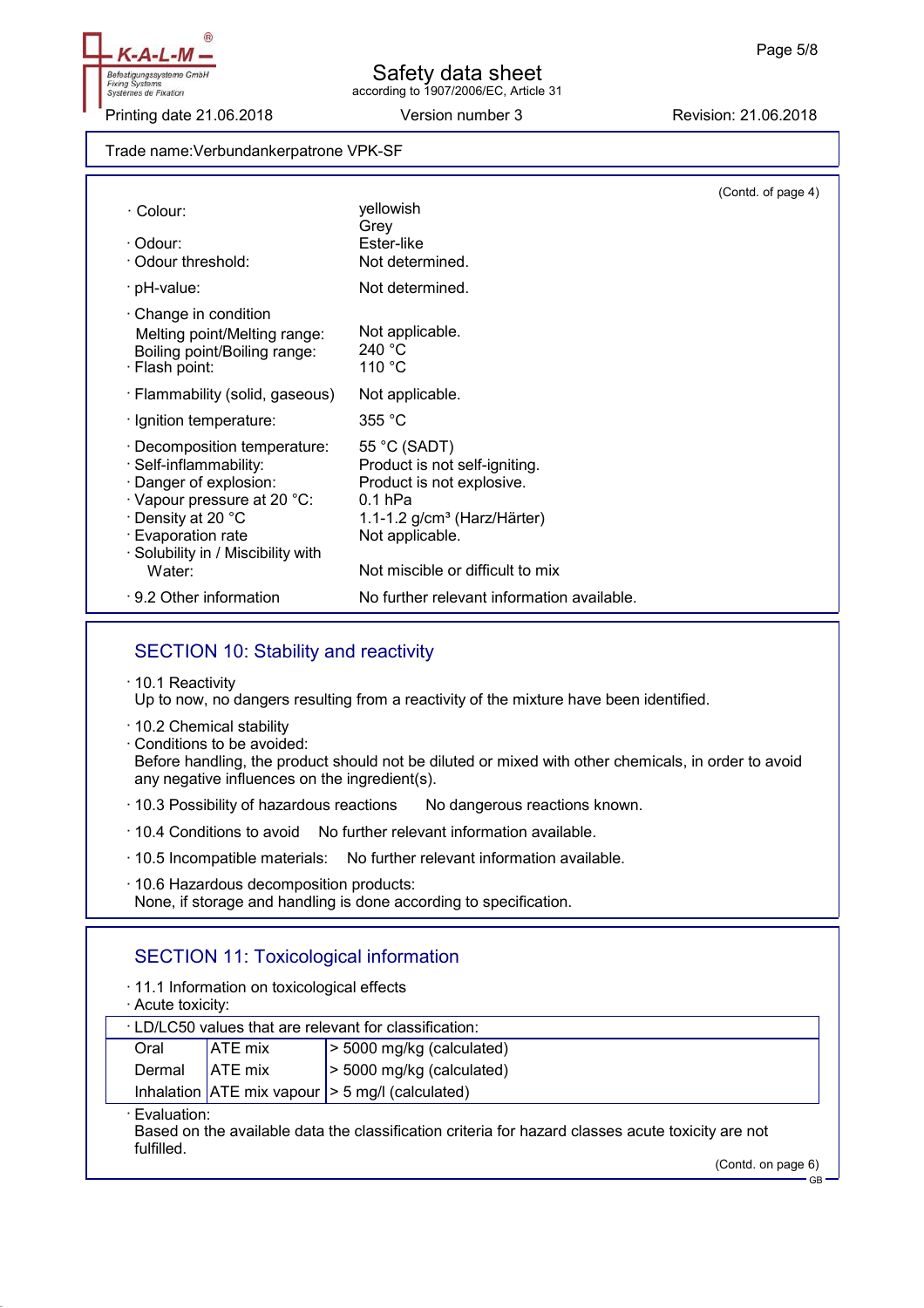Safety data sheet

according to 1907/2006/EC, Article 31

Printing date 21.06.2018 **Version number 3** Revision: 21.06.2018

Trade name:Verbundankerpatrone VPK-SF

(Contd. of page 5)

· Primary irritant effect:

Befestigungssysteme GmbH **Fixing Syster** tèmes de Fixation

Sys

- · on the skin: No irritant effect
- · on the eye: No irritant effect
- · Sensitisation: Sensitization possible by skin contact.
- · Specific target organ toxicity (STOT): Based on the available data the classification criteria for hazard classes STOT SE and STOT RE are not fulfilled.
- CMR effects (carcinogenity, mutagenicity and toxicity for reproduction):

Based on the available data the classification criteria for hazard classes "CMR" are not fulfilled.

## SECTION 12: Ecological information

- · 12.1 Toxicity
- · Aquatic toxicity:
- · Evaluation:

Based on the available data the classification criteria for hazard classes aquatic acute toxicity are not fulfilled.

· 12.2 Persistence and degradability No further relevant information available.

 $\cdot$  12.3 Bioaccumulative potential No relevant information available.

· Behaviour in environmental systems:

· 12.4 Mobility in soil No further relevant information available.

· 12.5 Results of PBT and vPvB assessment

· PBT: This mixture does not contain substances that meet the PBT-criteria of REACH, annex XIII.

· vPvB: This mixture does not contain substances that meet the vPvB-criteria of REACH, annex XIII.

· 12.6 Other adverse effects Any other adverse effects on the environment are not expected.

· 12.7 Additional information

· Heavy metals and their compounds according Directive 2006/11/EC: None

· Adsorbable organic halogen compounds (AOX - DIN EN ISO 9562):

The product does not contain substances, which can influence the AOX of waste water.

#### SECTION 13: Disposal considerations

- · 13.1 Waste treatment methods
- · Recommendation

Must be specially treated under adherence to official regulations.

Appropriate disposal operations according to Directive 2008/98/EC on waste: D 10 Incineration on land

| · European waste catalogue |                                                                                                                                                                            |
|----------------------------|----------------------------------------------------------------------------------------------------------------------------------------------------------------------------|
|                            | 08 00 00 WASTES FROM THE MANUFACTURE, FORMULATION, SUPPLY AND USE (MFSU)<br>OF COATINGS (PAINTS, VARNISHES AND VITREOUS ENAMELS), ADHESIVES,<br>SEALANTS AND PRINTING INKS |
|                            | 08 04 00 wastes from MFSU of adhesives and sealants (including waterproofing products)                                                                                     |
|                            | 08 04 99 wastes not otherwise specified                                                                                                                                    |
|                            | 20 00 00   MUNICIPAL WASTES (HOUSEHOLD WASTE AND SIMILAR COMMERCIAL,<br>INDUSTRIAL AND INSTITUTIONAL WASTES) INCLUDING SEPARATELY<br><b>COLLECTED FRACTIONS</b>            |
|                            | 20 01 00 separately collected fractions (except 15 01)                                                                                                                     |
|                            | 20 01 27 <sup>*</sup> paint, inks, adhesives and resins containing dangerous substances                                                                                    |
|                            | (Contd. on page 7)                                                                                                                                                         |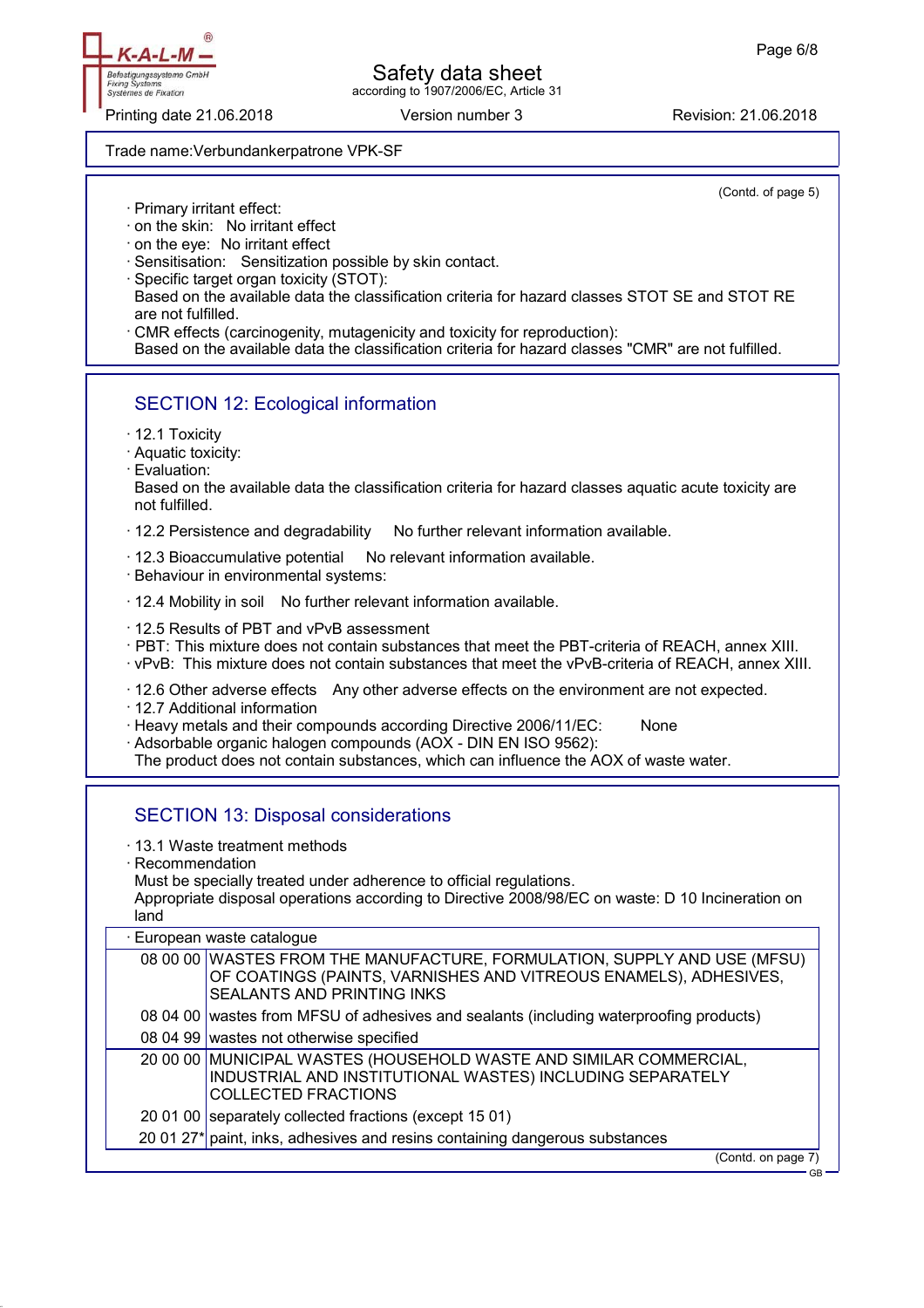

Printing date 21.06.2018 **Version number 3** Revision: 21.06.2018

Trade name:Verbundankerpatrone VPK-SF

(Contd. of page 6)

· Contaminated packaging:

· Recommendation: Dispose of packaging according to regulations on the disposal of packagings.

# SECTION 14: Transport information

| $\cdot$ 14.1 UN-Number<br>· ADR, IMDG, IATA                                     | None                                                          |
|---------------------------------------------------------------------------------|---------------------------------------------------------------|
| $\cdot$ 14.2 UN proper shipping name<br>· ADR, IMDG, IATA                       | None                                                          |
| $\cdot$ 14.3 Transport hazard class(es)                                         |                                                               |
| · ADR, IMDG, IATA<br>· Class                                                    | None                                                          |
| $\cdot$ 14.4 Packing group<br>· ADR, IMDG, IATA                                 | None                                                          |
| ⋅ 14.5 Environmental hazards:<br>· Marine pollutant:                            | No                                                            |
| .14.6 Special precautions for user                                              | Not applicable.                                               |
| 14.7 Transport in bulk according to Annex II<br>of MARPOL73/78 and the IBC Code | Not applicable.                                               |
| · Transport/Additional information:                                             | Not hazardous for transport according to a.m.<br>regulations. |
| · UN "Model Regulation":                                                        |                                                               |

# SECTION 15: Regulatory information

- · 15.1 Safety, health and environmental regulations/legislation specific for the substance or mixture
- · Information about limitation of use: Take note of Directive 94/33/EC on the protection of young people at work. Take note of Directive 92/85/EC on the safety and health of pregnant women at work.
- · Regulations which may apply in event of accident: Control of Major Accident Hazards (COMAH)

This substance/mixture is not subject to ordinance on industrial accidents (Seveso Directive; substance list, Annex I).

Other regulations, limitations and prohibitive regulations

Substances of very high concern (SVHC) according to REACH, Article 57

872-50-4N-methyl-2-pyrrolidone

· 15.2 Chemical safety assessment: A Chemical Safety Assessment has not been carried out.

## SECTION 16: Other information

This data is based on our current knowledge. However, it does not constitute a guarantee for any specific product features and does not establish a legally valid contractual relationship.

· Relevant phrases

H241 Heating may cause a fire or explosion.

H315 Causes skin irritation.

(Contd. on page 8)

GB